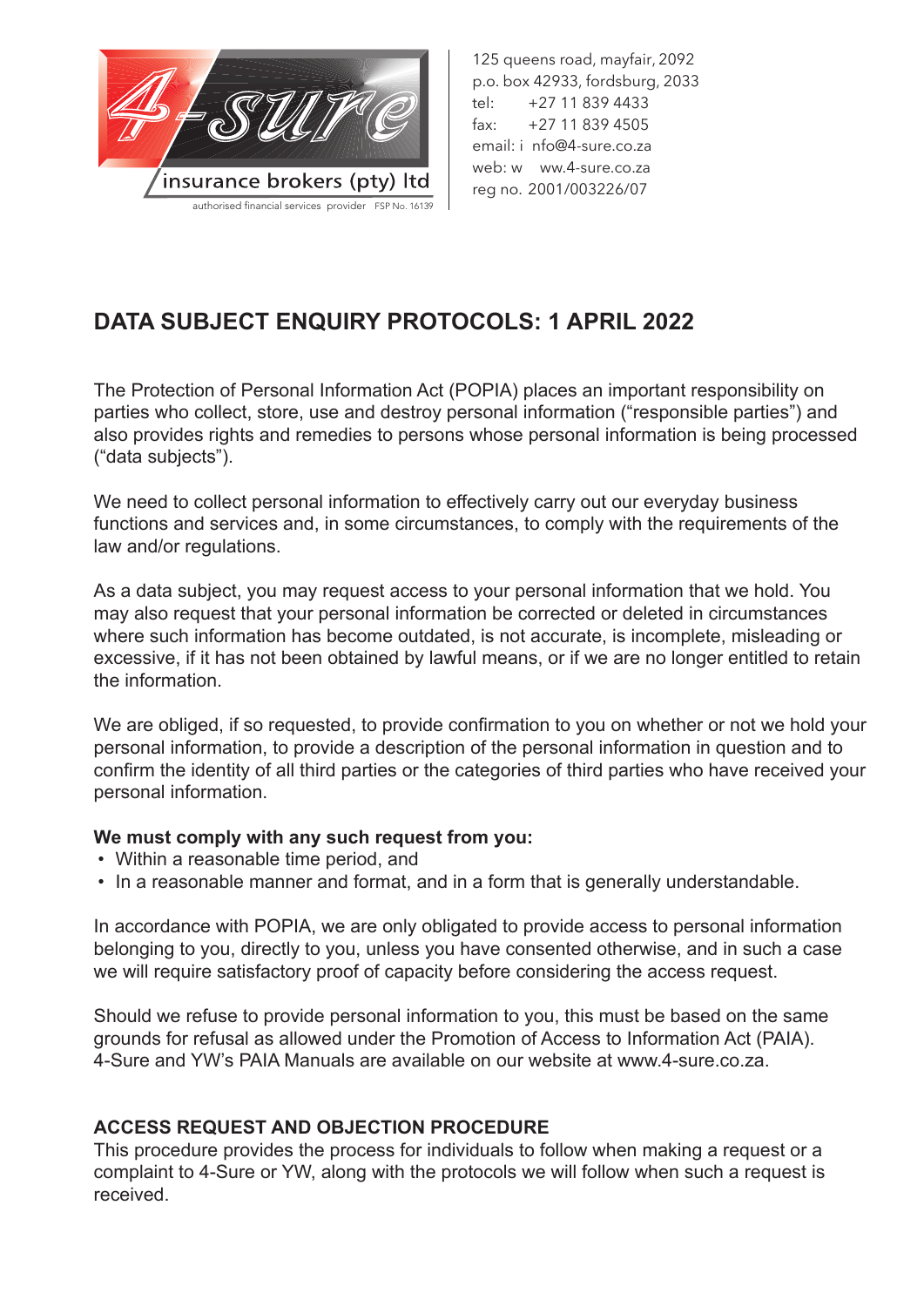## **The right of access**

You have the right to obtain from us, confirmation as to whether or not your personal information is being processed.

Where requested, we will provide the following information:

- the categories or type of personal data concerned.
- the purpose/s of the processing.
- The recipient/s or categories of recipient/s to whom any personal data has been or will be disclosed.
- The envisaged period for which the personal data will be stored (or the criteria used to determine that period)
- Where the personal data was not collected directly from you, any available information as to its source

# **How to make a Data Subject Access Request**

You need to make this request in writing using the form provided in Annexure A. Where a request is received by electronic means, we will provide the information in a commonly used electronic format, unless an alternative format is requested.

## **What we do when we receive a Data Subject Access Request**

#### **Identify Verification**

Data subject access requests are passed to 4-Sure or YW's information officer as soon as received, and a record of the request is noted.

The person assigned to the request will use all reasonable measures to verify your identity, as the individual to whom the personal information relates. Where we are unable to do so, we may contact you for further information, or ask you to provide evidence of your identity prior to actioning any request. This is to protect your information and rights. If a third party, relative or representative is requesting the information on your behalf, we will verify their authority to act for you and again, may contact you to confirm their identity and gain your authorization prior to actioning any request.

#### **Information Gathering**

If you have provided enough information in your request to collate the personal information held about you, we will gather all forms (hard-copy, electronic, etc) and ensure that the information required is provided in an acceptable format. If we do not have enough information to locate your records, we may contact you for further details. This will be done as soon as possible and within the timeframes set out below.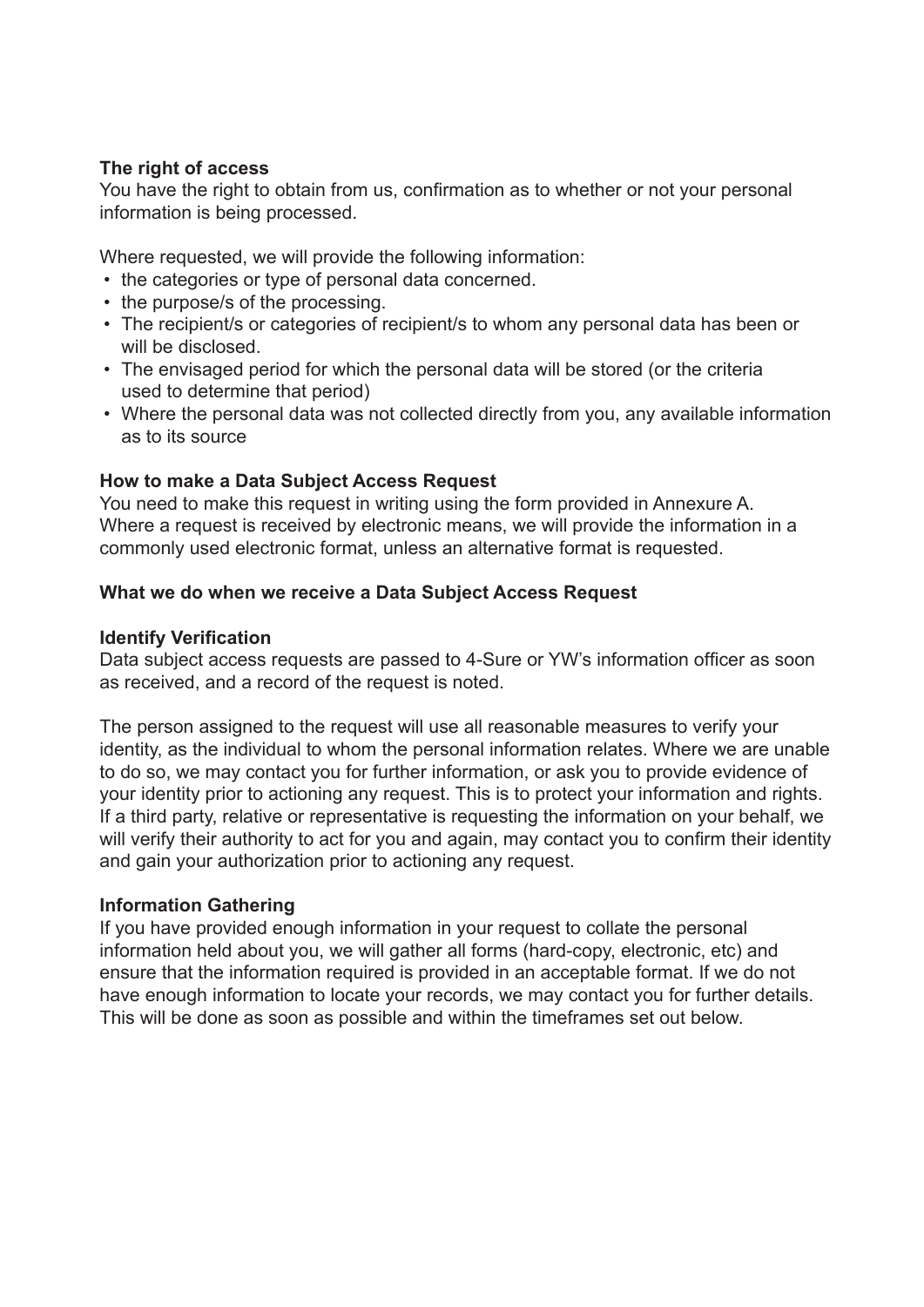## **Information Provision**

Once we have collated all the personal information held about you, we will send this to you in writing. The information will be in a concise, transparent, and easily accessible format, using clear and plain language.

#### **Fees and Timeframes**

Whilst we will confirm, free of charge, whether or not we hold personal information about you, should we require, depending on the nature of your request, that you pay us a fee in order to enable us to respond to your request and for the services provided to you, we will:

- Provide you with a written estimate of the fee before providing the services; and
- We may require you to pay a deposit for all or part of the fee.

Where the request is made by electronic means, we will provide the information in a commonly used electronic format, unless an alternative format is requested.

We will always aim to provide the requested information at our earliest convenience, but at a maximum, 30 days from the date the request is received. However, where the retrieval or provision of information is particularly complex or is subject to a valid delay, the period may be extended by two further months. If this is the case, we will write to you within 30 days and keep you informed of the delay and provide the reasons. Your other rights

You have the right to request the correction of any inaccurate data held by us. Where we are notified of inaccurate data, and agree that the data is incorrect, we will amend the details as directed by you and make a note on our system of the change and reasons. We will rectify the errors within 30 days and inform you in writing of the correction and where applicable, provide the details of any third-party to whom the data has been disclosed. Where applicable, we will inform all third parties to whom your personal information was disclosed, of the corrections or updates needed.

In certain circumstances, you may also have the right to request from us, the erasure of personal data or to restrict the processing of personal data where it concerns your personal information, as well as the right to object to such processing.

If for any reason, we are unable to react in response to a request for rectification and/or data completion, we will always provide a written explanation to you and inform you of your right to complain to the Information Regulator.

You can use the form and contact details in Annexure A to make such requests.

#### **Automated Decision-making**

We do not employ any automated decision-making.